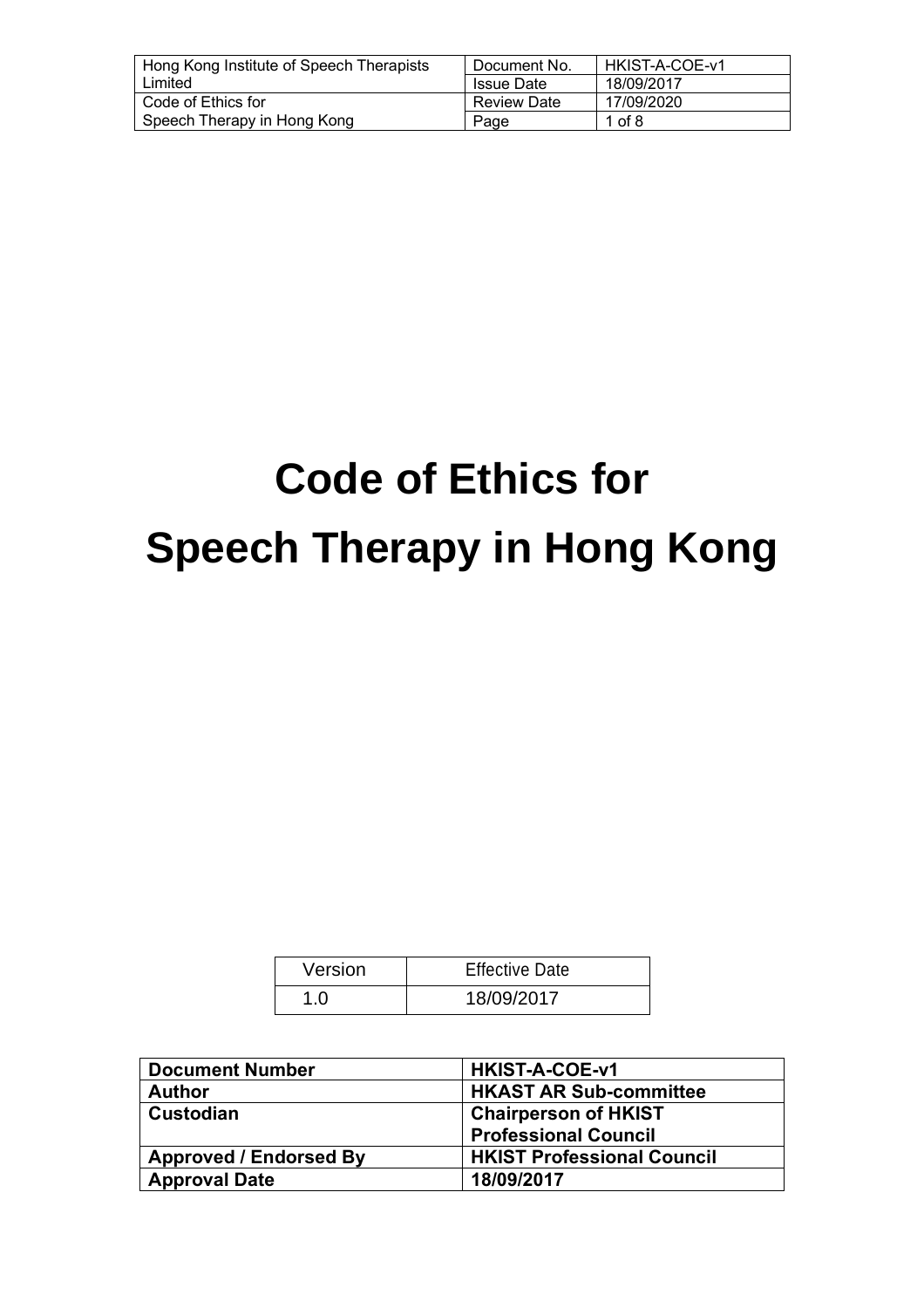| Hong Kong Institute of Speech Therapists | Document No.       | HKIST-A-COE-v1 |
|------------------------------------------|--------------------|----------------|
| Limited                                  | <b>Issue Date</b>  | 18/09/2017     |
| Code of Ethics for                       | <b>Review Date</b> | 17/09/2020     |
| Speech Therapy in Hong Kong              | Page               | 2 of 8         |

# **1.0 Statement of Purpose**

The Code of Ethics provides a basis of responsible and ethical speech therapy practice. It guides speech therapists in Hong Kong to achieve high standards of service and service management. Accredited speech therapists of Hong Kong Institute of Speech Therapists Limited (HKIST) should read, understand and apply the Code of Ethics in provision of speech therapy service. The values and principles in this document guides accredited speech therapists' professional behaviour and ethical decisions. It is important that all standards in this document should be upheld by speech therapists to maintain lawful, safe and effective speech therapy service. Breaching the Code of Ethics would lead to concomitant disciplinary procedures after thorough investigation.

# **2.0 Ethics Principle**

- 2.1 Act in an objective and professional manner to help individuals and groups, particularly with regard to communication and swallowing.
- 2.2 Respect the rights and dignity of all individuals.
- 2.3 Serve clients, regardless of race, religion, gender, socioeconomic status, culture, belief, or politics.
- 2.4 Ensure the services are accessible and there is equity of access to services for clients; such equity being determined by objective consideration of need and not compromised by prejudice or favour.
- 2.5 Conduct services to the best of his or her ability.
- 2.6 Maintain at all times the professional knowledge and practice and acknowledge the limits of these.
- 2.7 Strive to continually update and extend his professional knowledge and skills.
- 2.8 Refer any individuals under care to appropriate professionals for management whenever necessary.
- 2.9 Treat as confidential the information received in the workplace.
- 2.10 Work co-operatively with colleagues to meet the needs of clients, the community, and the profession.
- 2.11 Ensure that professional integrity is not influenced by motives of profit.
- 2.12 Accept responsibility for reporting illegal activities or unethical conduct to the appropriate authorities.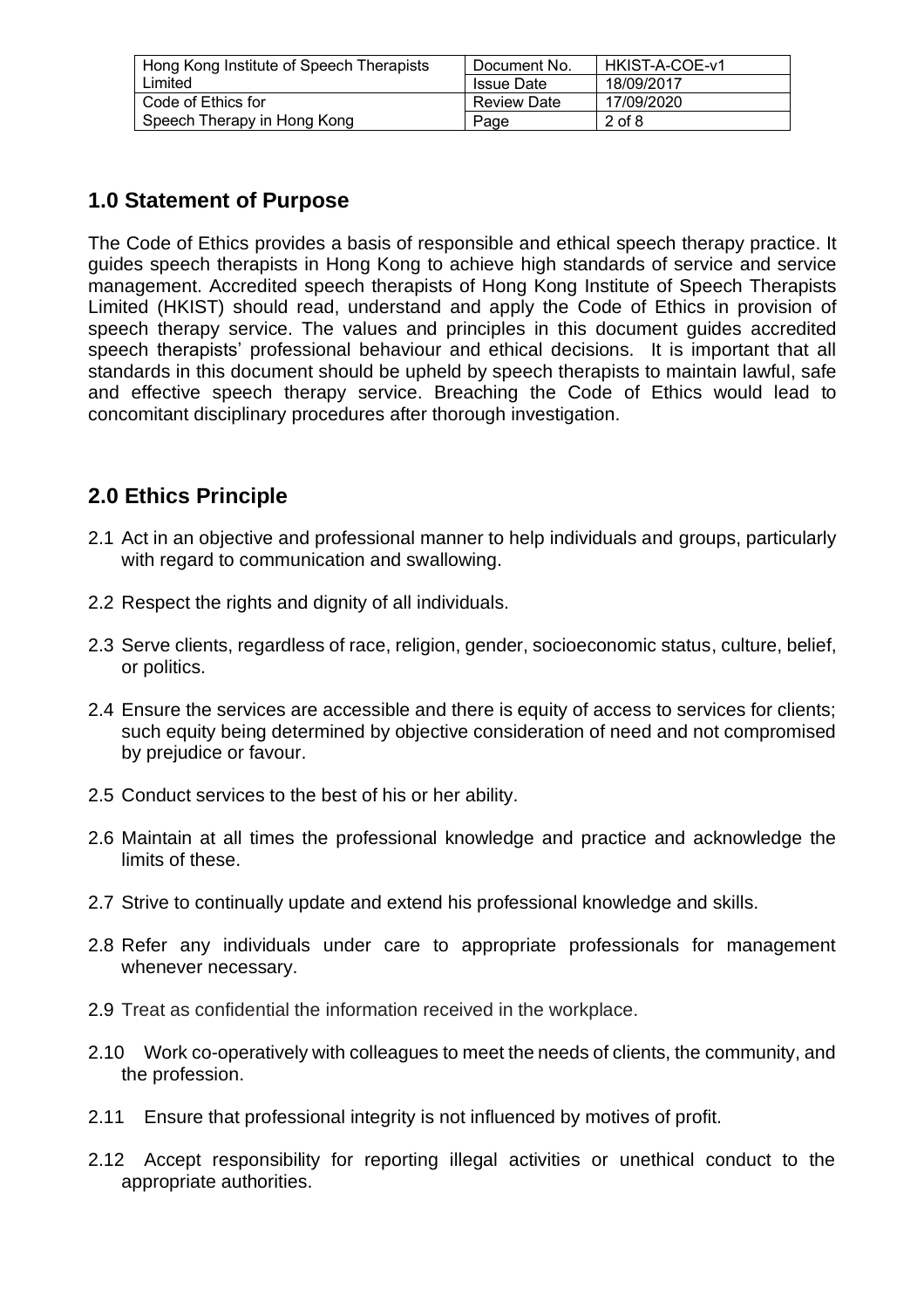| Hong Kong Institute of Speech Therapists | Document No.       | HKIST-A-COE-v1 |
|------------------------------------------|--------------------|----------------|
| Limited                                  | <b>Issue Date</b>  | 18/09/2017     |
| Code of Ethics for                       | <b>Review Date</b> | 17/09/2020     |
| Speech Therapy in Hong Kong              | Page               | 3 of 8         |

- 2.13 Take proper care and use discretion to protect the well-being of clients when delegating speech therapy procedures to staff, carers, students, and volunteers.
- 2.14 Anticipate, disclose, and resolve any potential, perceived or actual conflicts of interest proactively.

# **3.0 Professional Responsibilities to Clients**

- 3.1 Speech therapists should understand the importance of and be able to maintain confidentiality of the clients.
- 3.2 Speech therapists should aware of the limits of the concept of confidentiality.
- 3.3 Speech therapists should keep accurate, comprehensive and comprehensible records in accordance with applicable legislation, protocols and guidelines.
- 3.4 Speech therapists should understand the principles of information governance and be aware of the safe and effective use of health and social care information.
- 3.5 Speech therapists should recognize the need to manage records and all other information in accordance with applicable legislation, protocols and guidelines.
- 3.6 Speech therapists should not disclose information about the clients, and/or caregivers, or the confidence they have shared, unless the clients, and/or caregivers consent to this; the law requires its disclosure; or there are compelling moral and ethical reasons for disclosure.
- 3.7 Speech therapists should establish and maintain a safe practice environment for both clients and those involved in their care.
- 3.8 Speech therapists should select appropriate personal protective equipment and use it correctly.
- 3.9 Speech therapists should establish safe environments for practice, which minimize risks to the clients, and/or caregivers and those treating them and others, including the use of hazard control and particularly infection control.
- 3.10 Speech therapists should ensure that the equipment used (e.g. speech instrumentation, electrical stimulation) is calibrated and in proper working order, and the resources (such as assessment tools and communication aids) are current, valid and culturally appropriate.
- 3.11 Speech therapists should assure the quality of their practice.
- 3.12 Speech therapists should engage in evidence-based practice, evaluate practice systematically and participate in audit procedures.
- 3.13 Speech therapists should gather information, including qualitative and quantitative data, that helps to evaluate the responses of the clients, and/or caregivers.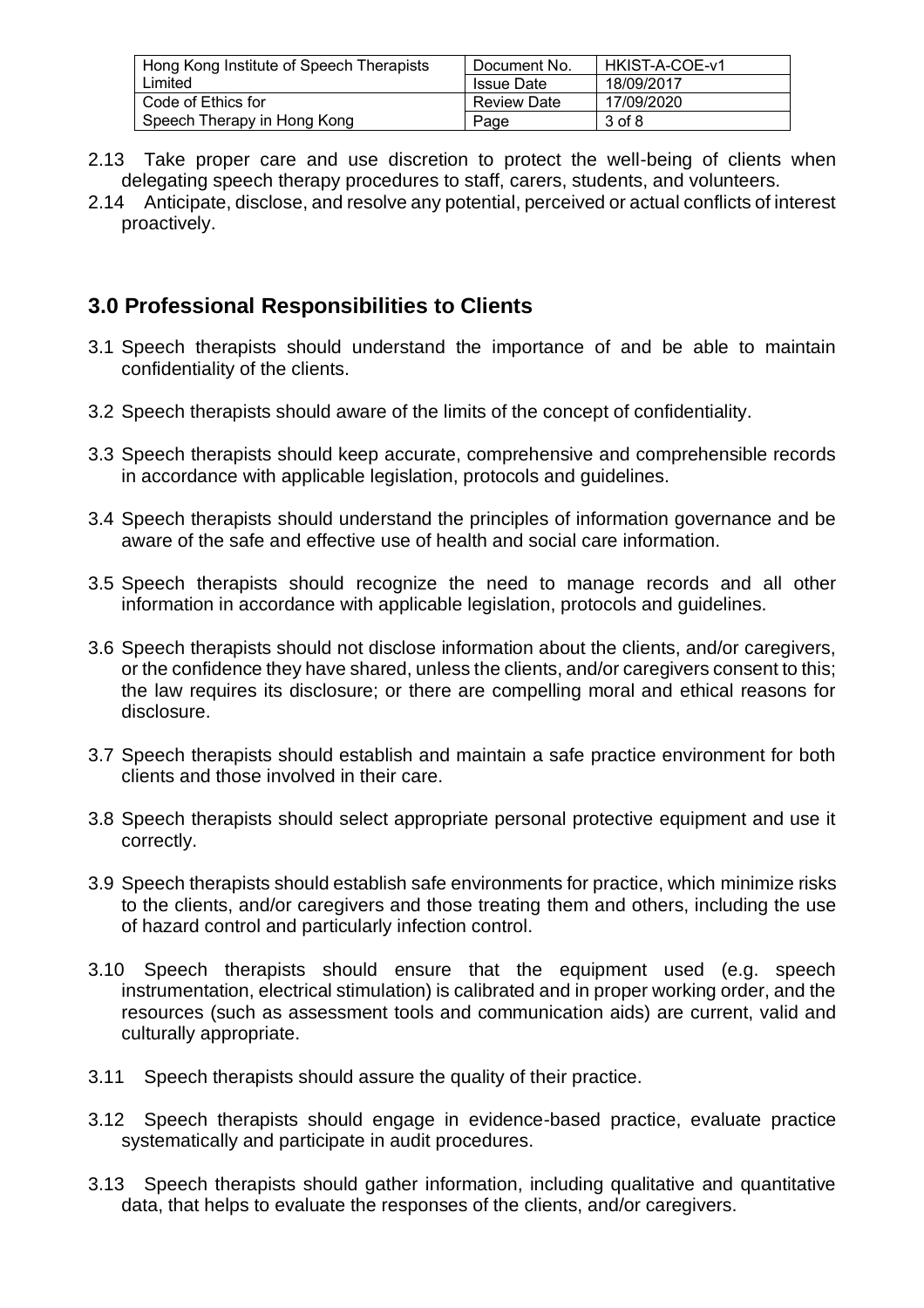| Hong Kong Institute of Speech Therapists | Document No.       | HKIST-A-COE-v1 |
|------------------------------------------|--------------------|----------------|
| Limited                                  | <b>Issue Date</b>  | 18/09/2017     |
| Code of Ethics for                       | <b>Review Date</b> | 17/09/2020     |
| Speech Therapy in Hong Kong              | Page               | 4 of 8         |

- 3.14 Speech therapists should evaluate intervention plans using recognized outcome measures and revise the plans as necessary in conjunction with the clients.
- 3.15 Speech therapists should recognize the need to monitor and evaluate the quality of practice.
- 3.16 Speech therapists should work, where appropriate, in partnership with the clients, and/or caregivers, other professionals, support staff and others.
- 3.17 Speech therapists should understand the need to work in partnership with the clients, and/or caregivers in planning and evaluating diagnostics, treatments and interventions to meet their needs and goals.
- 3.18 Speech therapists should ensure that the clients receive appropriate referrals so as to enable them to receive comprehensive diagnosis and treatment.

# **4.0 Criminal Conviction and Disciplinary Proceedings**

#### **4.1 Convictions punishable with imprisonment**

- 4.1.1 Any conviction in Hong Kong or elsewhere of any offence punishable with imprisonment will lead to subsequent disciplinary proceedings, irrespective of whether a prison term is imposed or not.
- 4.1.2 A particularly serious view is likely to be taken if a speech therapist is convicted of criminal deception (e.g. obtaining money or goods by false pretences), forgery, fraud, theft, indecent behaviour or assault in the course of his professional duties or against his or her clients or colleagues.

#### **4.2 Abuse of alcohol or drugs**

Speech therapists should not treat clients or perform other professional duties while under the influence of alcohol or drugs to such an extent as to be unfit to maintain their professional performance.

#### **4.3 Abuse of professional position in order to further an improper association or commit adultery**

Speech therapists should not abuse their professional position in order to further an improper, immoral, or indecent association or to commit adultery with a person with whom they stand in a professional relationship may be subjected to disciplinary proceedings.

#### **4.4 Abuse of professional confidence**

Disciplinary proceedings may be taken where it is alleged that a speech therapist has improperly or carelessly disclosed information obtained in confidence from or about a client in the process of clinical investigation or treatment.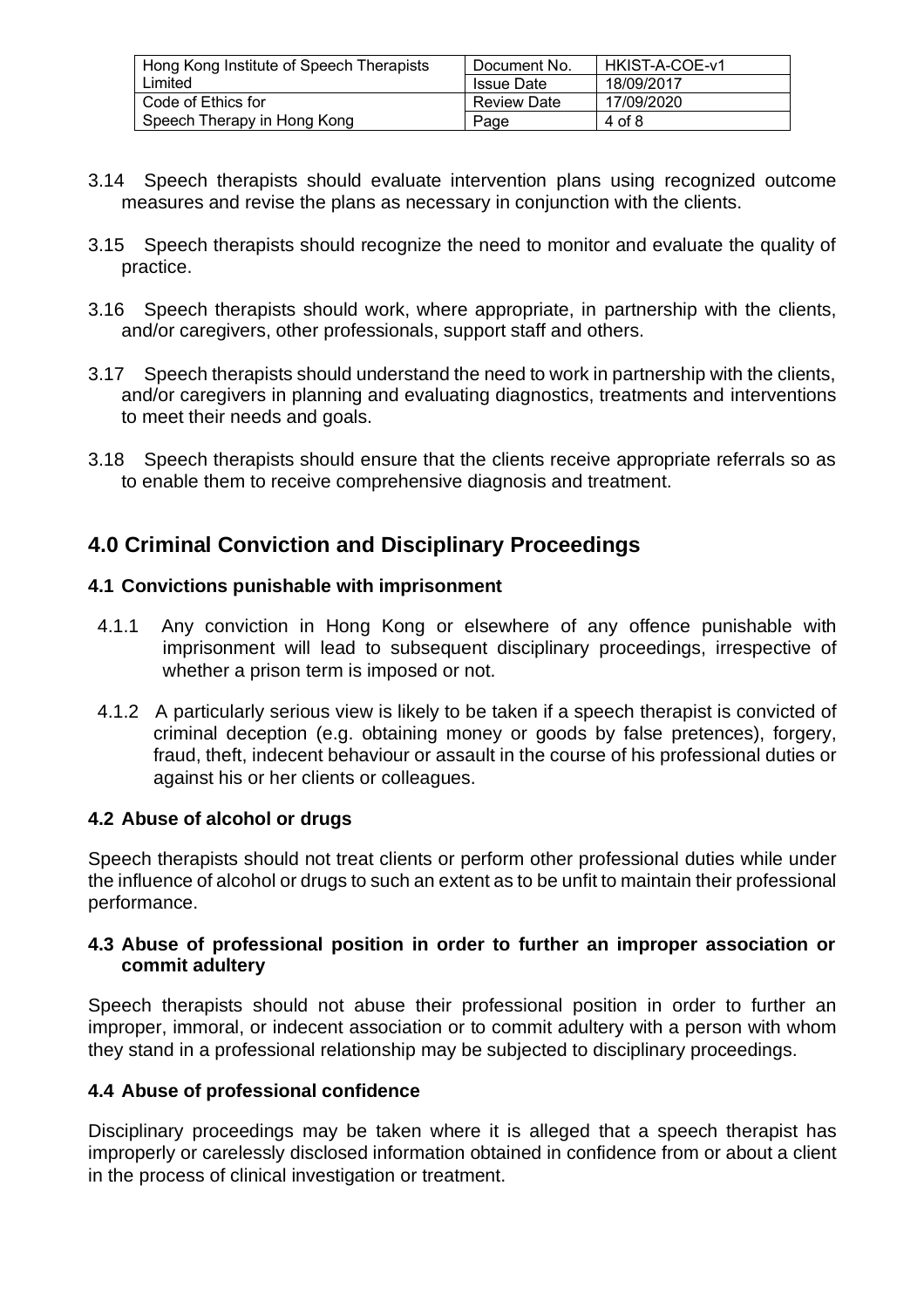| Hong Kong Institute of Speech Therapists | Document No.       | HKIST-A-COE-v1 |
|------------------------------------------|--------------------|----------------|
| Limited                                  | <b>Issue Date</b>  | 18/09/2017     |
| Code of Ethics for                       | <b>Review Date</b> | 17/09/2020     |
| Speech Therapy in Hong Kong              | Page               | 5 of 8         |

# **5.0 Communication in Professional Practice**

- 5.1 Speech therapists should not misrepresent their credentials, competence, education, experience, and training.
- 5.2 Speech therapists should communicate effectively by incorporating plain language and respectfully in a timely manner during the provision of clinical and professional services to their clients and/or caregivers.
- 5.3 Speech therapists should provide accurate information involving any aspects of the profession to the clients and/or caregivers.
- 5.4 Speech therapists should declare any conflicts of interest before prescribing a professional service or products to the clients, and/or caregivers, and the public.
- 5.5 Speech therapists should not misrepresent diagnostic information, service provided, outcomes of services provided, products dispense, the potential effects of products dispensed, as well as research and scholarly findings.
- 5.6 Speech therapists should bear the responsibility to advocate for the communication and swallowing needs of the public.
- 5.7 Speech therapists' statements to the public should be accurate and complete regarding the nature and management of communication disorders, the professions, the professional services, products for sale, and research and scholarly activities.
- 5.8 Speech therapists' statements to the public should not deviate from the prevailing professional norms or contain misrepresentations when advertising, announcing, and promoting their professional services and products.
- 5.9 Speech therapists should document clearly, professionally, and in a timely manner in all forms of written communication.
- 5.10 Speech therapists should disseminate written reports, as appropriate, to relevant stakeholders respecting the requirements under the Personal Data (Privacy) Ordinance and clients' prescribed consent.

# **6.0 Advertising and Publicity**

- 6.1 Advertising or publicity must be honest and truthful. It must not contain any statement or implication which cannot be substantiated.
- 6.2 Speech therapists should not claim superiority over other practitioners nor depreciate the services of other practitioners.
- 6.3 The use of a flamboyant, grandiose or misleading business name for a business at which speech therapists provide a service is not permitted.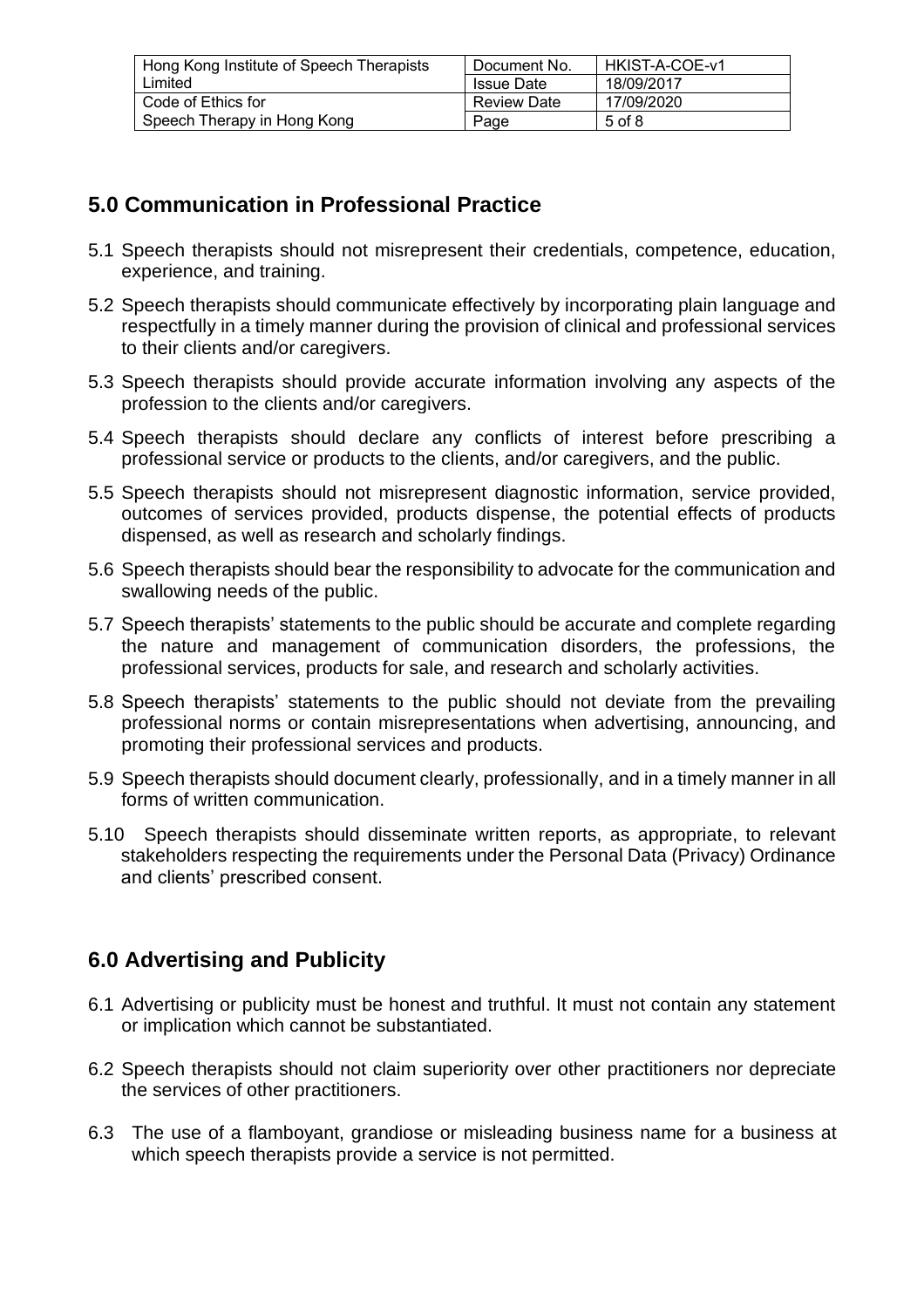| Hong Kong Institute of Speech Therapists | Document No.       | l HKIST-A-COE-v1 |
|------------------------------------------|--------------------|------------------|
| Limited                                  | <b>Issue Date</b>  | 18/09/2017       |
| Code of Ethics for                       | <b>Review Date</b> | 17/09/2020       |
| Speech Therapy in Hong Kong              | Page               | 6 of 8           |

- 6.4 It is appropriate for speech therapists to take part in health education activities, such as lectures and publications. However, they must not exploit such activities to canvass for patients. Any information provided should be objectively verifiable and presented in a balanced manner, without exaggeration of the positive aspects or omission of the significant negative aspects.
- 6.5 Only qualifications which have been approved by the Board of Council may be displayed either inside or outside the premises at which speech therapists provide a service or on any stationery used in the conduct of the business.
- 6.6 The title 'Accredited Speech Therapist' shall be used. The Chinese translation is '認可 言語治療師'.
- 6.7 A speech therapist who has been awarded a doctorate degree may use the title 'doctor', in the form of 'Dr. XXX (name), Accredited Speech Therapist'. The Chinese translation is '博士'. Care must be taken to avoid giving the impression to any member of the public that the speech therapist is a physician.
- 6.8 Speech therapists who are directors or supervisors of a business or organization at which speech therapists provide a service should take the overall responsibility for the operation of the speech therapy service concerned and ensure the practice is run ethically and professionally.

## **7.0 Financial Agreement**

- 7.1 Speech therapists should not share fees with any person who has not taken a commensurate part in the service for which the fees are charged is considered to be an unethical practice.
- 7.2 Speech therapists should not recommend and prescribe appliances, aids, substances, preparations or any other things associated with speech therapy which are unnecessary for the proper treatment of a client for the sake of financial interest.

## **8.0 Indemnity**

Speech therapists should have appropriate indemnity cover for their practice.

## **9.0 Maintenance of Professional Competence**

- 9.1 Speech therapists should practise as an autonomous professional, exercising their own professional judgement.
- 9.2 Speech therapists should be able to assess a professional situation, determine the nature and severity of the problem and call upon the required knowledge and experience to deal with the problem.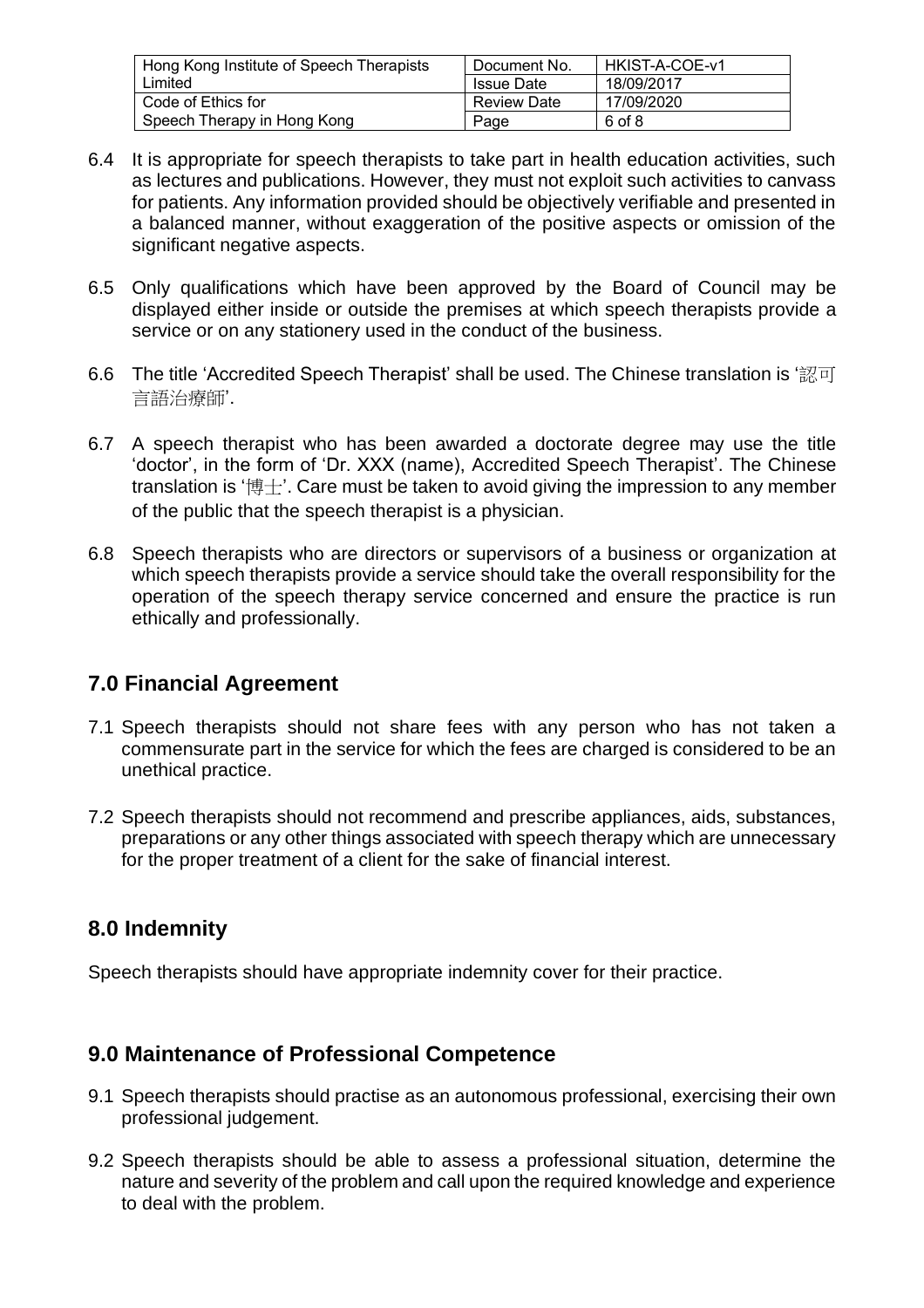| Hong Kong Institute of Speech Therapists | Document No.       | HKIST-A-COE-v1 |
|------------------------------------------|--------------------|----------------|
| Limited                                  | <b>Issue Date</b>  | 18/09/2017     |
| Code of Ethics for                       | <b>Review Date</b> | 17/09/2020     |
| Speech Therapy in Hong Kong              | Page               | 7 of 8         |

- 9.3 Speech therapists should be able to make reasoned decisions to initiate, continue, modify or cease treatment or the use of techniques or procedures, and record the decisions and reasoning.
- 9.4 Speech therapists should recognize that they are personally responsible for and must be able to justify their decisions.
- 9.5 Speech therapists should provide services only if service users can reasonably expect to benefit from them.
- 9.6 Speech therapists should be able to undertake and record a thorough, sensitive and detailed assessment, using appropriate techniques and equipment.
- 9.7 Speech therapists should be able to analyze and critically evaluate the information collected.
- 9.8 Speech therapists should recognize the value of research and other evidence to inform their own practice.
- 9.9 Speech therapists should be able to use information and communication technologies appropriate to their practice.
- 9.10 Speech therapists should be able to recognize the influence of situational contexts on communicative functioning and swallowing status.
- 9.11 Speech therapists should understand the value of reflection on practice and the need to record the outcome of such reflection.
- 9.12 Speech therapists should recognize the value of case conferences and other methods of review.
- 9.13 Speech therapists should contribute to the knowledge and expertise of our profession.
- 9.14 Speech therapists should understand the importance of continued participation in training, supervision and mentoring.
- 9.15 Speech therapists should share research and clinical practice knowledge with colleagues while maintaining client confidentiality.
- 9.16 Speech therapists should identify and seek to address critical issues in our profession by participating in discussion and constructive criticism within appropriate professional forums, including conferences and publications.
- 9.17 Speech therapists should participate in the clinical education and supervision of university and work experience students.
- 9.18 Speech therapists should create and maintain research opportunities and support research.